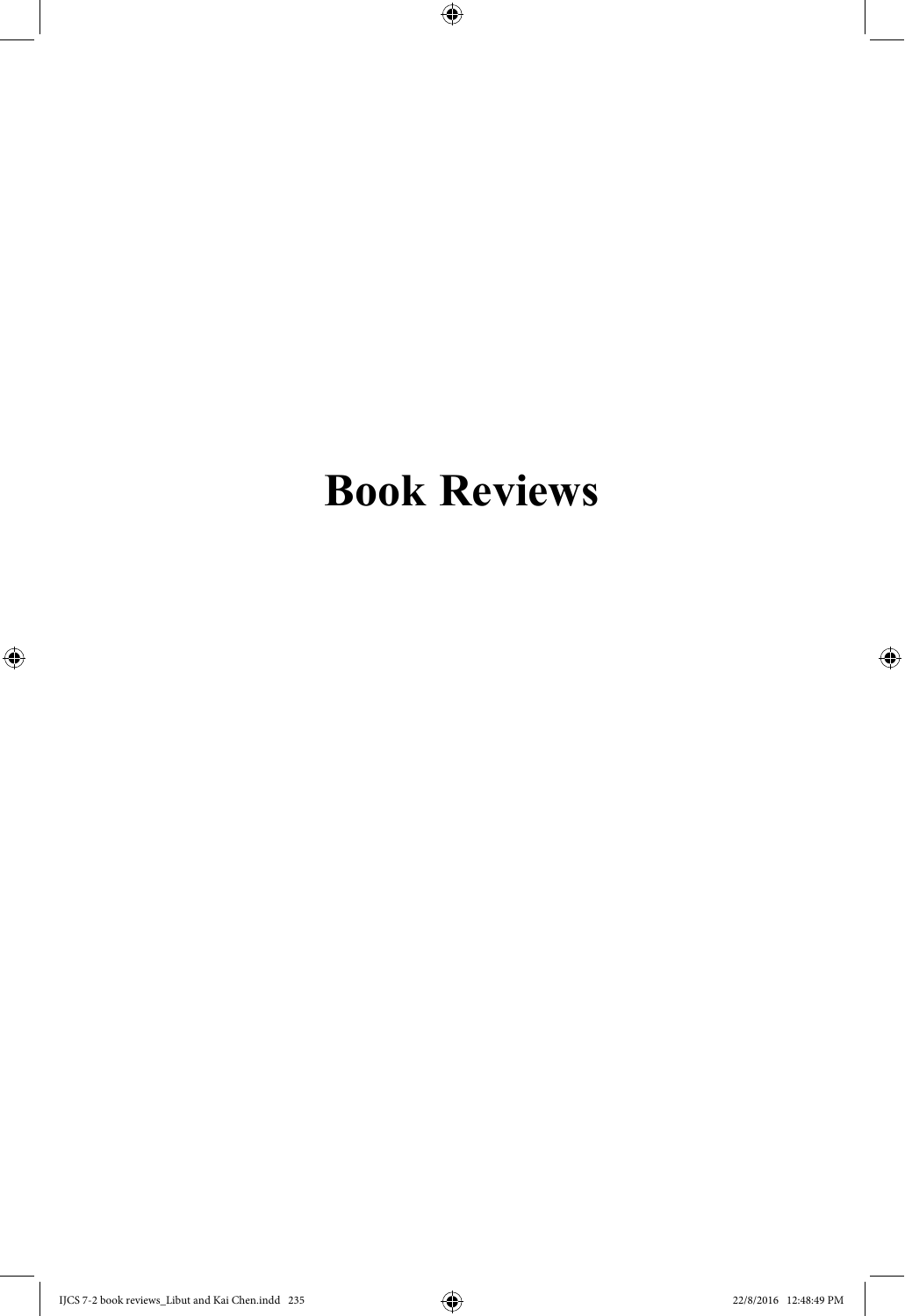

 $\bigoplus$ 

 $\bigoplus$ 

 $\bigoplus$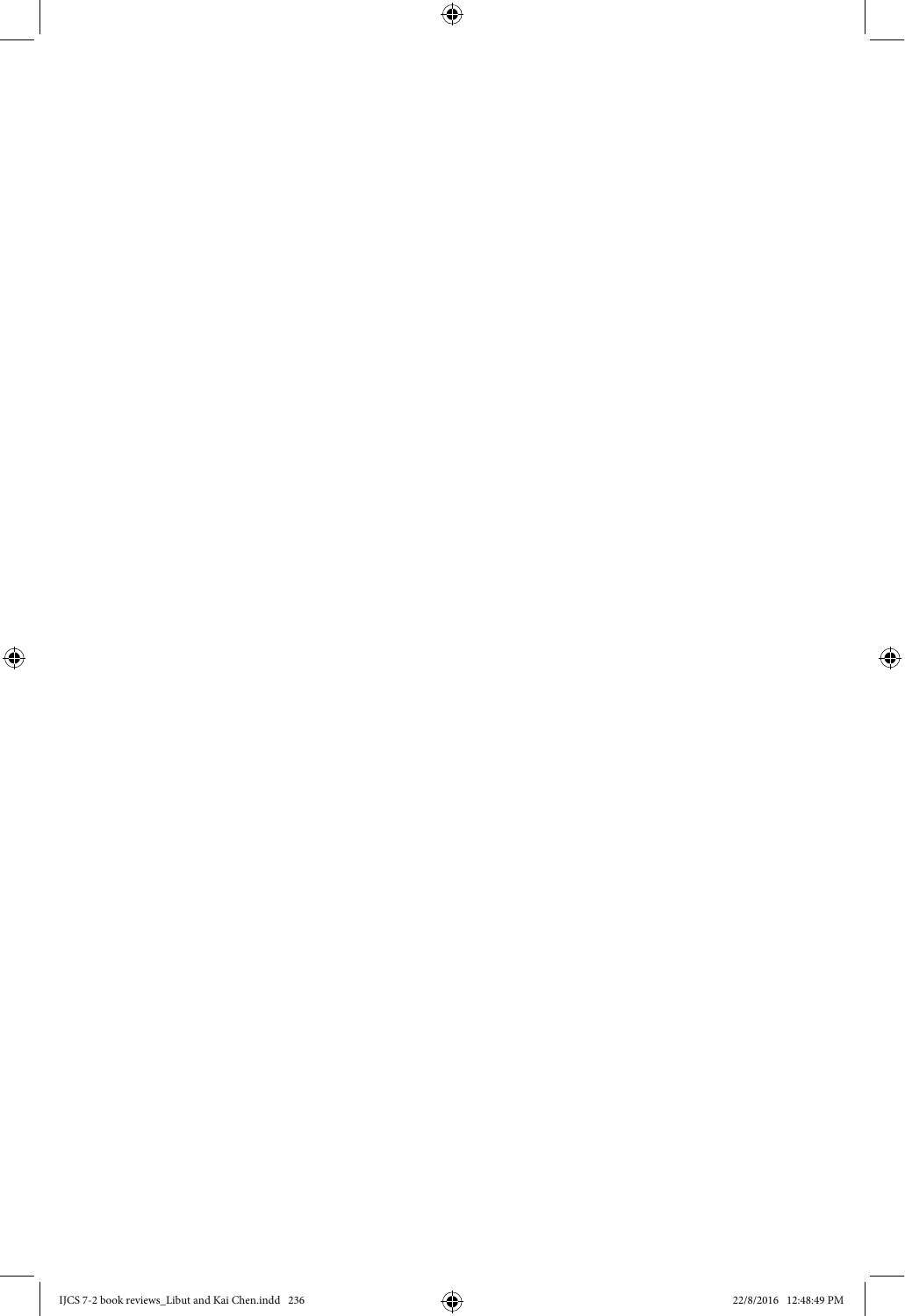## **Book Review**

⊕

William J. Norris, *Chinese Economic Statecraft: Commercial Actors*, *Grand Strategy, and State Control*, Ithaca: Cornell University Press, 2016, 320 pp.

A rising power's desired foreign policy outcomes, to be successful, is often reliant on the state's capability to utilize its military power. However, due to a globalized world, military power may no longer have the sole influence on how states can achieve their national interests overseas. China, one of the most dynamic players today in international politics, has used its economic power as leverage to achieve its desired foreign policy outcomes. Despite existing literature on economic statecraft as an alternative instrument in foreign policy decisions, majority would still assess China's foreign policy through separate lenses of military and economic powers. On the other hand, while many of these references have stressed the separation between politics and economics, there is a growing body of literature that links these two disciplines, including this new book of William J. Norris. The book provides a compelling argument of how economic statecraft and the state's limited power of control work within the context of China's foreign policy.

Norris points out an important issue that may have been overlooked in the study of China's foreign policy: the state's effectiveness to manipulate international economic activities for strategic purposes depends on its capability to control the behaviour of its commercial actors. In this 10-chapter piece, the author convincingly proves his arguments by emphasizing economic statecraft in the context of China's grand strategy and the Cross-Strait relations, China's global search for strategic raw materials, and the country's sovereign wealth funds as one of its sources of state capital. Norris observes that the state finds it difficult also to manage the behaviour of commercial actors in an effort to achieve the state's strategic objectives. The Chinese state may find it more convenient to control its military actors yet commercial actors may tend to be more mobile and independent enough to veer away from state control. This, in turn, poses a challenge to China since most of the time commercial actors may not behave according to its interests due to their different goals. Fuelled by corporate interests, commercial actors may often stimulate conflict between the state and its neighbouring countries undetected and uncontrolled, putting the Chinese state at a disadvantageous position.

⊕

⊕